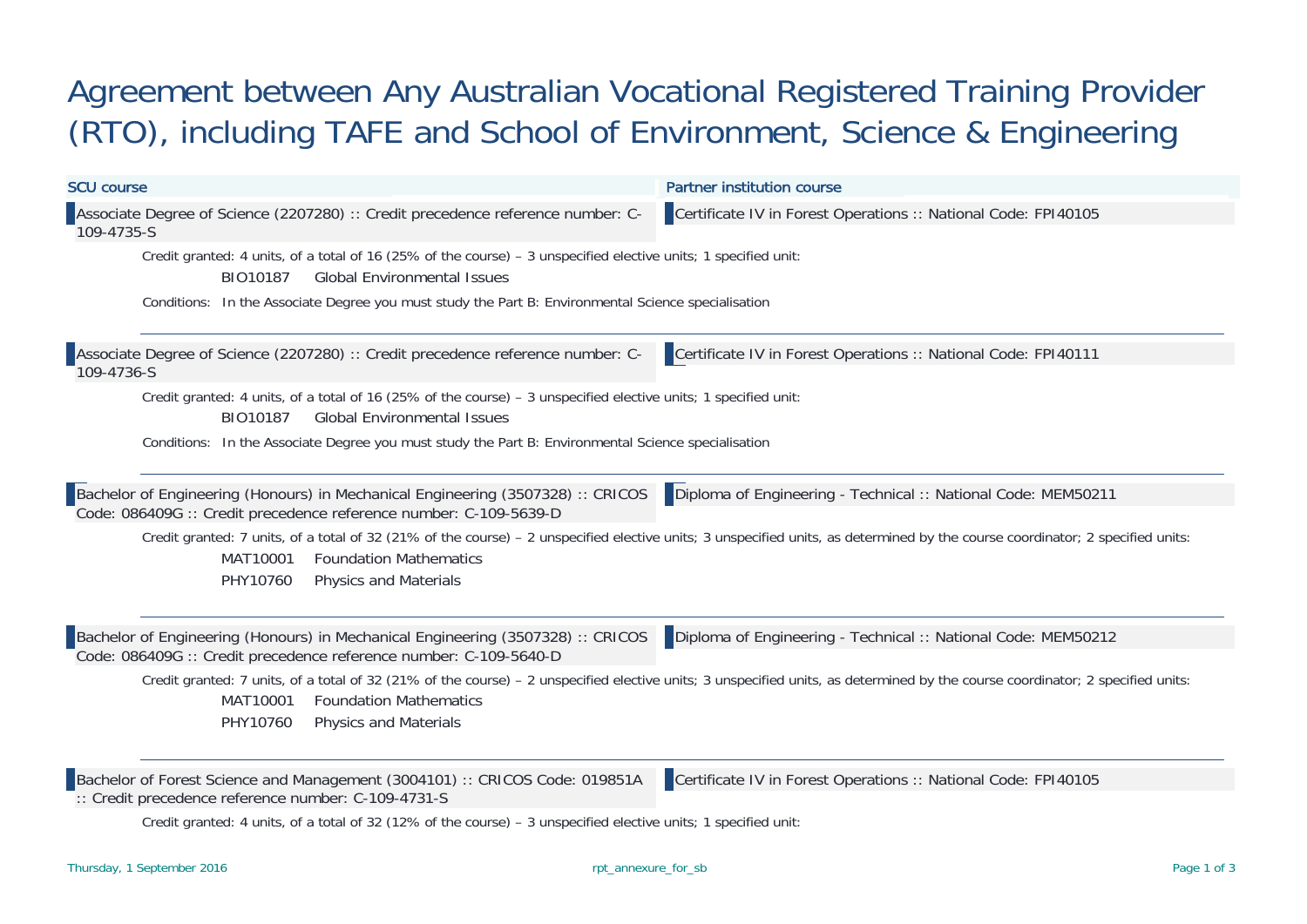| <b>SCU course</b>                                                                                                                                                 | <b>Partner institution course</b>                                |
|-------------------------------------------------------------------------------------------------------------------------------------------------------------------|------------------------------------------------------------------|
| <b>Global Environmental Issues</b><br>BIO10187                                                                                                                    |                                                                  |
|                                                                                                                                                                   |                                                                  |
| Bachelor of Forest Science and Management (3004101) :: CRICOS Code: 019851A<br>:: Credit precedence reference number: C-109-4732-S                                | Certificate IV in Forest Operations :: National Code: FPI40111   |
| Credit granted: 4 units, of a total of 32 (12% of the course) - 3 unspecified elective units; 1 specified unit:<br>BIO10187<br><b>Global Environmental Issues</b> |                                                                  |
| Bachelor of Forest Science and Management (3004101) :: CRICOS Code: 019851A<br>:: Credit precedence reference number: C-109-4733-S                                | Diploma of Forest and Forest Products :: National Code: FPI50105 |
| Credit granted: 8 units, of a total of 32 (25% of the course) - 7 unspecified elective units; 1 specified unit:<br><b>Global Environmental Issues</b><br>BIO10187 |                                                                  |
| Bachelor of Forest Science and Management (3004101) :: CRICOS Code: 019851A<br>:: Credit precedence reference number: C-109-4734-S                                | Diploma of Forest and Forest Products :: National Code: FPI50111 |
| Credit granted: 8 units, of a total of 32 (25% of the course) - 7 unspecified units; 1 specified unit:<br><b>Global Environmental Issues</b><br>BIO10187          |                                                                  |
| Bachelor of Forest Science and Management (3004101) :: CRICOS Code: 019851A<br>:: Credit precedence reference number: C-109-4737-S                                | Diploma of Forest and Forest Products :: National Code: FPI50105 |
| Credit granted: 8 units, of a total of 32 (25% of the course) - 7 unspecified elective units; 1 specified unit:<br>BIO10187<br><b>Global Environmental Issues</b> |                                                                  |
| Bachelor of Forest Science and Management (3004101) :: CRICOS Code: 019851A<br>:: Credit precedence reference number: C-109-4738-S                                | Diploma of Forest and Forest Products :: National Code: FPI50111 |
| Credit granted: 8 units, of a total of 32 (25% of the course) – 7 unspecified elective units; 1 specified unit:<br><b>Global Environmental Issues</b><br>BIO10187 |                                                                  |